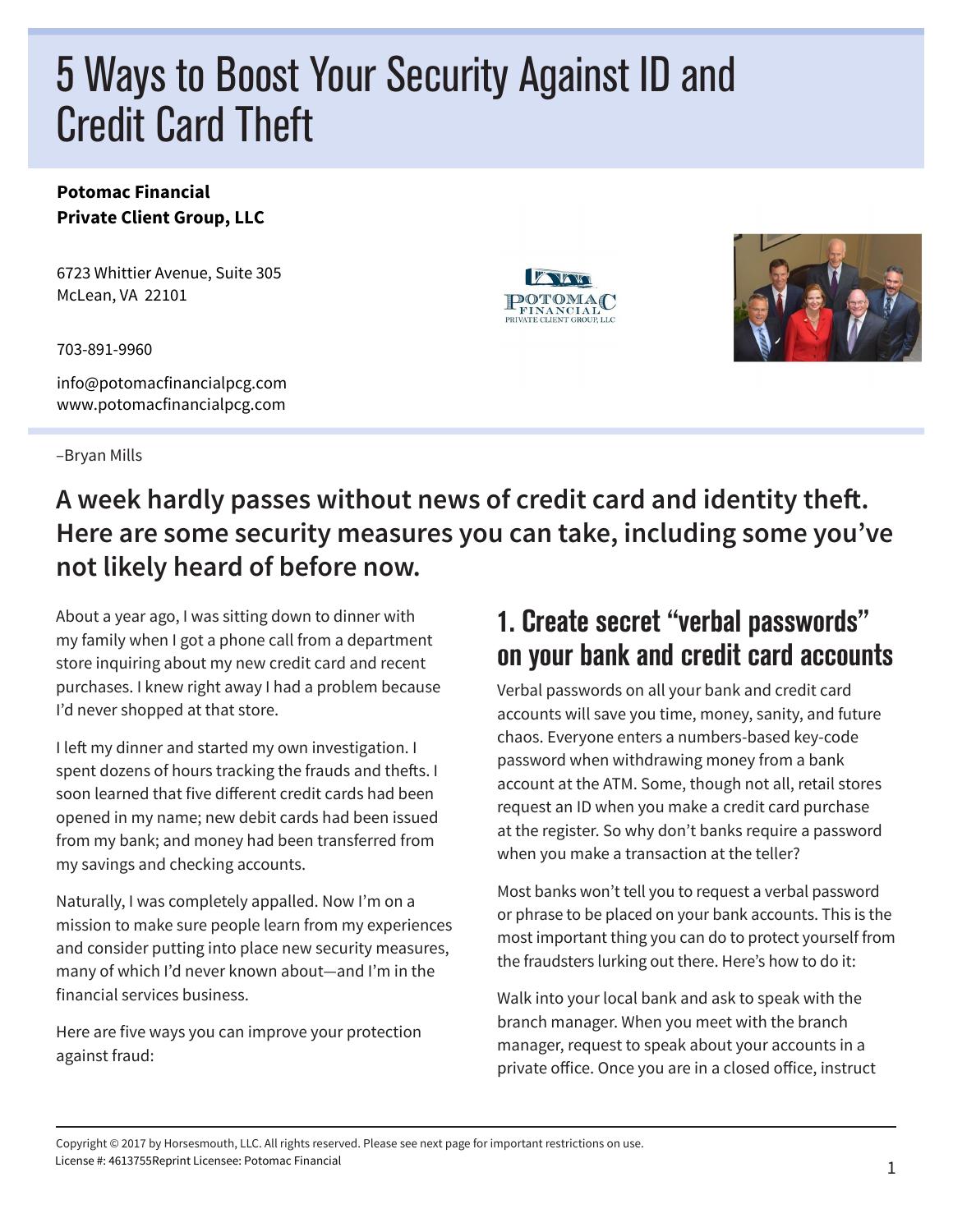the branch manager to place a "verbal passcode" on all over-the-counter and phone request withdrawals, newly issued bank cards, and even transfers.

If the verbal password or phrase is not given, no information or transactions may proceed. I had this type of protection on one of my personal bank accounts. Unfortunately, I didn't do this on the other one that was scammed for thousands of dollars in cash with a teller at a bank in a completely different state.

Most bankers don't even check the signature card when given an over-the-counter withdrawal request. The verbal passcode or phrase will be your guardian and savior. One last thing: when you are asked to give your verbal password, never say your passcode or phrase out loud at the bank. Ask the teller for a piece of paper when asked for your passcode. Write it down, pass it to the teller and then take the paper back, tear it up, and put it in the trash.

#### 2. Shield yourself from the "magic wand" with an RFID-protected wallet

While shopping in crowds at the mall can be fun, you can also unknowingly expose yourself to a fraud device known as the "magic wand."

"Wanding" is the process by which all your credit card information can be stolen by a \$20 device that is able to read, record, and save it all in an instant. This information is then illegally used to create multiple cards that will be sold without your knowledge and permission.

You can stop this scam from happening by shielding your credit cards with an RFID-protected wallet (that stands for radio frequency identification device). These wallets can cost from \$30 to \$200. These wallets have a built in shield that deflects any credit card reading/ skimming devices. Another cheap, quick, and useful fix is to wrap your credit cards in tin foil. Yes, tin foil. This may sound crazy but it works. I happen to like a product called the Flipside Wallet. You may check them out at www.flipsidewallet.com.

## 3. Protect your credit file like a pro

If you really want to control you credit file, freeze your account at all three of the credit bureaus: Equifax, Experian, and TransUnion. This is the best way to ensure that your credit is protected. The cost varies per state but usually costs \$0-\$10 per action. The fee is waived for proven identity theft victims.

Freezing your credit gives you the power to lock or unlock your credit file. It's your virtual credit file switch. Once you lock your credit file, no one can open a new credit card account—not even you. If you want to open a new credit card account or receive a bank loan, you have to lift the freeze by providing a special PIN. Once you are done, you can refreeze your file using that same PIN. Without your PIN, your credit file can't be altered.

### 4. Never let your credit card leave your sight

When you're shopping or eating at a restaurant, think twice before you hand over your credit card for payment. When your card leaves your hands and is out of your field of vision, this is when it can have its information stolen via a smartphone camera or mini card-reader called a skimmer. This type of fraud can happen in the moments you are waiting to get your card back. The best defense is to be present when your card is swiped (funny word, huh?).

### 5. Avoid making in-store credit card applications

I love to save money, especially during the special promotions and the holidays. Most stores will offer immediate credit and an attractive discount on all new purchases with a new on-the-spot application and approval.

Who is handling your paper application once it has been given to the store clerk? This information can be exposed to many unsavory people. If you really want

Copyright © 2017 by Horsesmouth, LLC. All rights reserved.

**IMPORTANT NOTICE** This reprint is provided exclusively for use by the licensee, including for client education, and is subject to applicable copyright laws. Unauthorized use, reproduction or distribution of this material is a violation of federal law and punishable by civil and criminal penalty. This material is furnished "as is" without warranty of any kind. Its accuracy and completeness is not guaranteed and all warranties expressed or implied are hereby excluded.